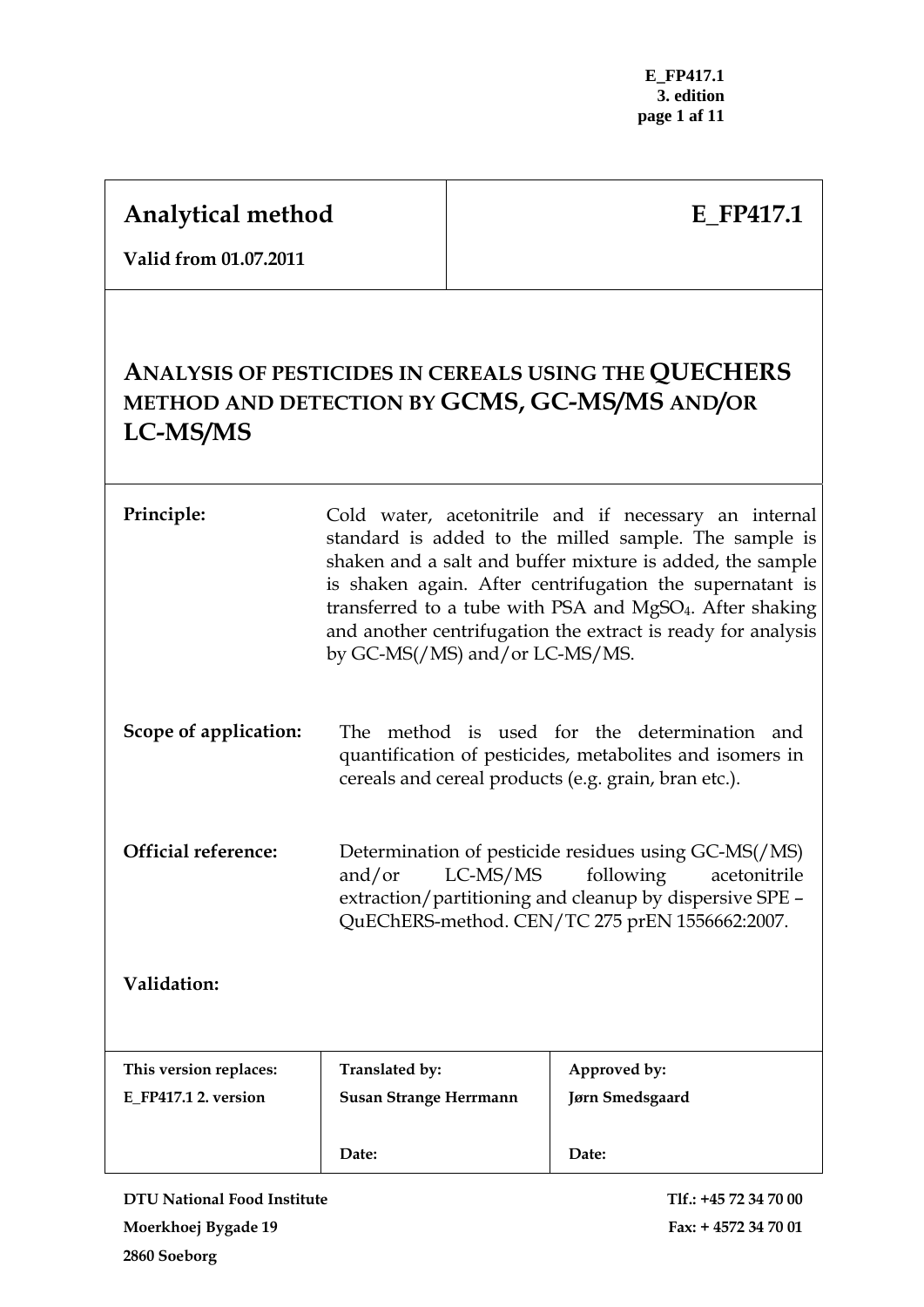## <span id="page-1-0"></span>**1. List of content**

| 2.  |  |
|-----|--|
| 3.  |  |
| 4.  |  |
| 5.  |  |
| 6.  |  |
| 7.  |  |
| 8.  |  |
| 9.  |  |
| 10. |  |

## **2. Scope of application**

The method is based on the procedure for dry matrices (<30% water content) according to the document CEN/TC 275/WG 4 N 02041.

The method is used by the department for Food Chemistry at DTU, The National Food Institute, for the analysis of pesticides in cereals and cereal based products.

## **3. References**

1 Foods of plant origin – Determination of pesticide residues using GC-MS and/or LC-MS(/MS) following acetonitrile extraction/partitioning and cleanup by dispersive SPE – QuEChERS-method. CEN/TC 275 prEN 1556662:2007.

2 Method Validation and Quality Control Procedures for Pesticide Residue Analysis in Food and Feed1. Document N° SANCO/10684/2009 or latest version.

## **4. Principles of the method**

Cold water (ice water), acetonitrile and if necessary an internal standard is added to the milled sample. Note that it is very important that the entire sample is wetted thoroughly. The sample is shaken and a salt and buffer mixture is added, then the sample is shaken again. After centrifugation the supernatant is transferred to a tube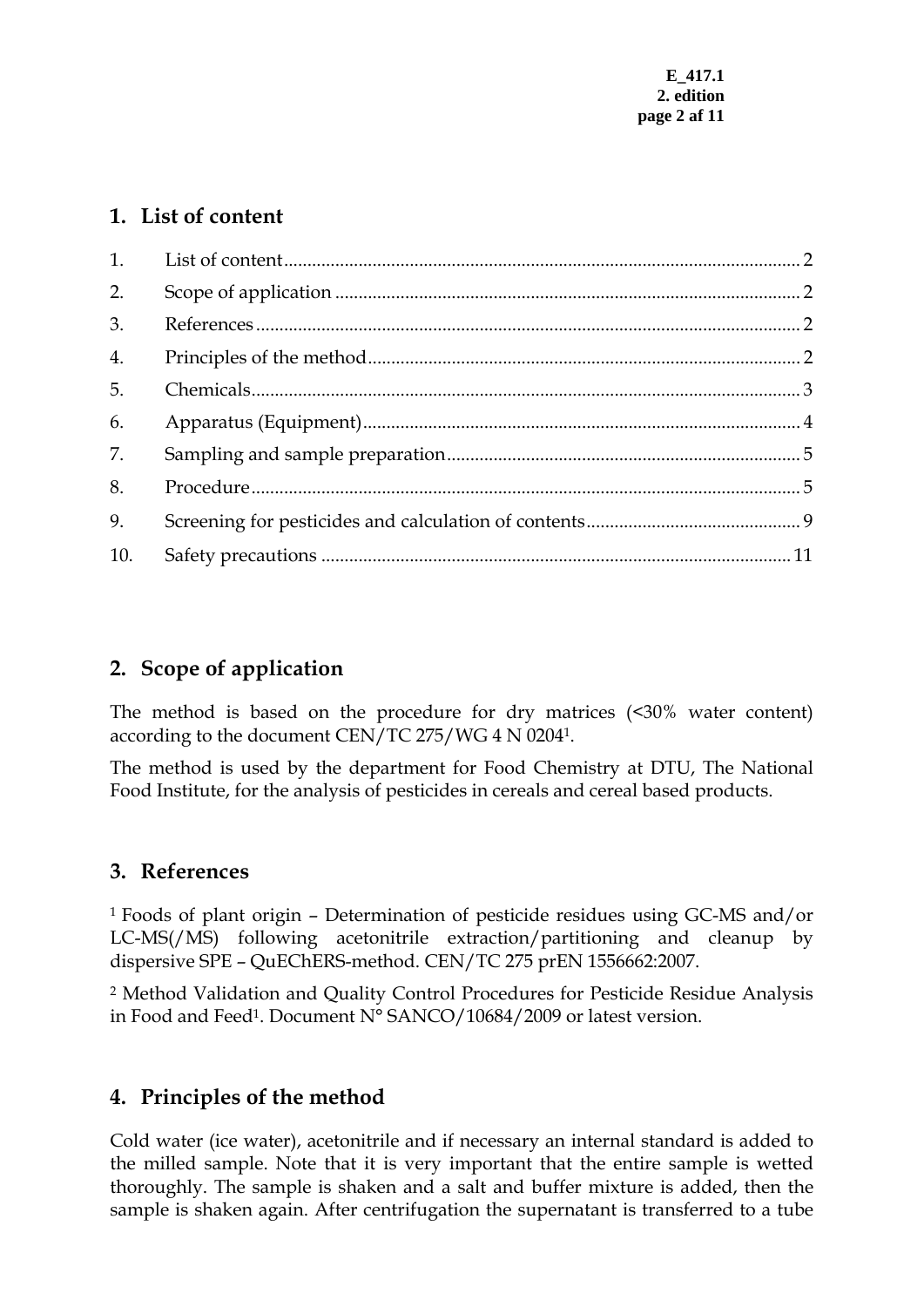#### **E\_417.1 2. edition page 3 af 11**

<span id="page-2-0"></span>with PSA and MgSO<sub>4</sub>. After shaking and another centrifugation the extract is ready detection by GC-MS (/MS) and/or LC-MS/MS.

## **5. Chemicals**

All reagents and organic solvents are of Analytical Grade unless anything else is stated.

Solvents must not show any peaks at the same retention time as the pesticides analysed for. This is controlled by evaporating 10 ml solvent added 0.10 ml 10% propane diol on a vacuum evaporator, dissolving the residue in 1.00 ml acetonitrile and performs a chromatographic determination.

| 5.1  | Acetonitrile (HPLC grade)                                                                                                                                                                                                     |  |
|------|-------------------------------------------------------------------------------------------------------------------------------------------------------------------------------------------------------------------------------|--|
| 5.2  | Sodium sulphate (Na <sub>2</sub> SO <sub>4</sub> ), anhydrous, grit or powder. Heated to $500^{\circ}$ C<br>for 5 hours (to remove phthalates) and conditioned to room temperature<br>covered with aluminium foil before use. |  |
| 5.3  | Sodium chloride                                                                                                                                                                                                               |  |
| 5.4  | Trisodium citrate dehydrate (Sigma-Aldrich W302600 or similar)                                                                                                                                                                |  |
| 5.5  | Disodium hyrogencitrate sesquihydrate (Sigma-Aldrich 359084<br>or<br>similar)                                                                                                                                                 |  |
| 5.6  | Formic acid $(5\% \text{ v/v}, \text{eg. } 5 \text{ ml formic acid } / 100 \text{ ml acetonitrile})$                                                                                                                          |  |
| 5.7  | Bondesil-Primary/Secondary Amine (PSA) 40 μm (Varian)                                                                                                                                                                         |  |
| 5.8  | Prepacked test tubes 1: (5.2+5.3+5.4+5.5), Supelco dSPE citrate extraction<br>tube (#55227-U).                                                                                                                                |  |
| 5.9  | Prepacked test tubes 2: (5.2+5.7), Supelco dSPE PSA clean-up tube 1<br>$(#55228 - U).$                                                                                                                                        |  |
| 5.10 | Sodium hydroxide (5N)                                                                                                                                                                                                         |  |
| 5.11 | Sulfuric acid $H_2SO_4$                                                                                                                                                                                                       |  |
| 5.12 | Stock solutions:                                                                                                                                                                                                              |  |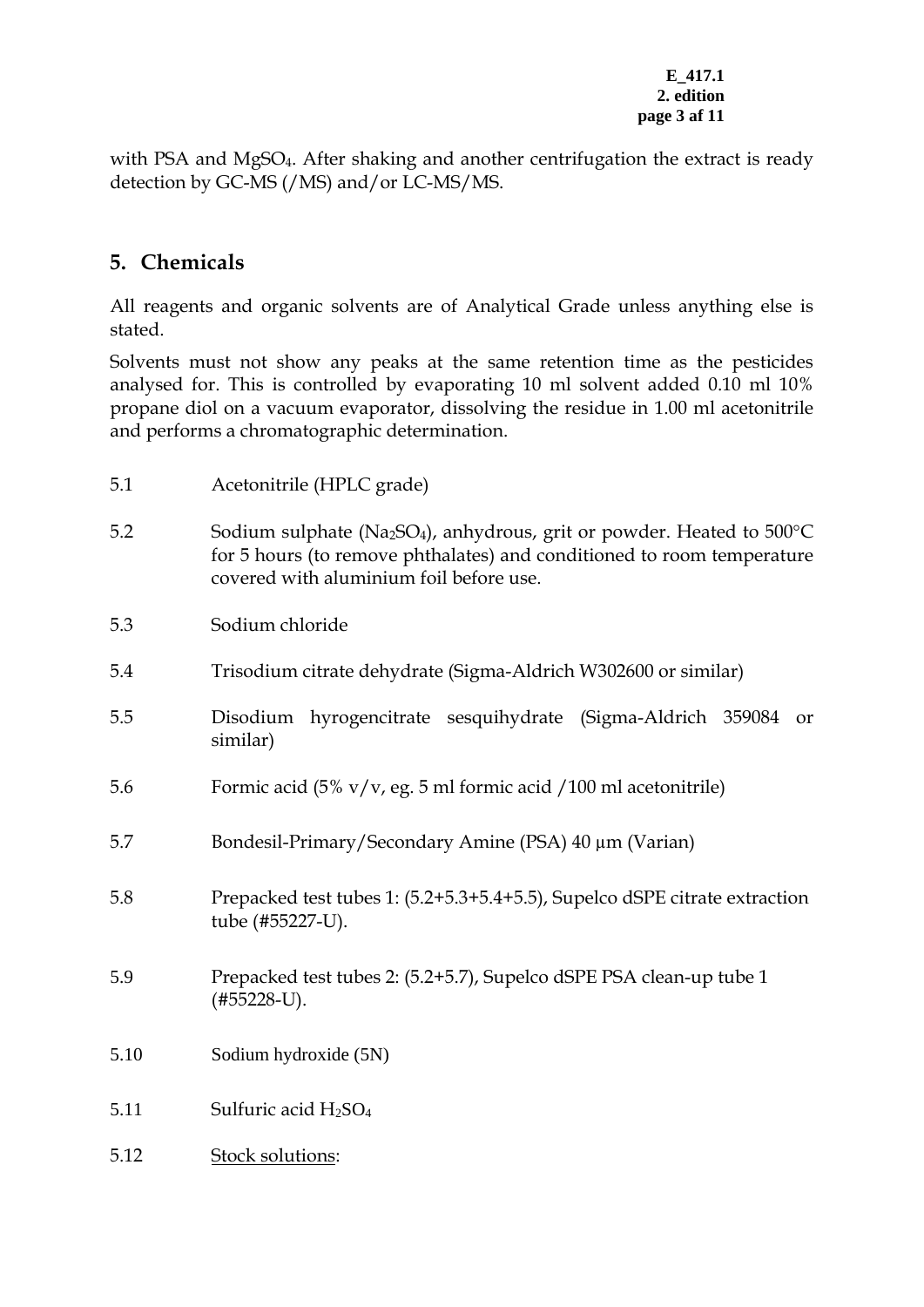<span id="page-3-0"></span>Dissolve at least 5 mg of the pesticide in toluene, or another suitable solvent, resulting in a concentration of 1 mg/ml (pesticides and stock solutions is stored at -18°C).

5.13 Standards for spiking and for external calibration. Prepare a standard solution of 20.0 µg/ml and 2.00 µg/ml by volumetrically dilution of the stock solutions (5.12) with acetonitrile.

> When spiking, add standard to the sample resulting in a spike concentration of 0.01, 0.02 and 0.1 mg/kg cereal or cereal product.

> Prepare at least three calibration standards at different concentration levels diluted with matrix. The matrix should match the sample or alternatively use standard addition at the same level as the sample with a positive find.

> These standards are stable for 6 months when stored at -18ºC in glass containers with air tight lids.

5.14 Internal standard. Triphenyl phosphate can be used as internal standard for correction of the results obtained by GC-MS(/MS) detection. Dilute a stock solution (5.10) with acetonitrile resulting in a concentration of 20 µg/ml.

> $13C_6$ -carbaryl can be used as internal standard in the LC-MS/MS detection. A stock solution of 1 µg/ml is prepared (5.12), and a workingsolution of 0.1  $\mu$ g/ml is prepared. The internal standard is added prior to injection on the LC-MS/MS and is used for correction of the detection.

> These standards are stable for 6 months when stored at -18ºC in glass containers with air tight lids.

## **6. Apparatus (Equipment)**

6.1 Centrifugal mill (Retsch Ultra centrifugal mill ZM1000, sieve size 0.5 mm) 6.2 50 ml disposable centrifuge tubes with screw caps (Sarstedt 114x28mm, polypropylene, or similar ) 6.3 15 ml disposable centrifuge tubes with screw caps (Sartsted 17 mm x 120mm, polypropylene or similar)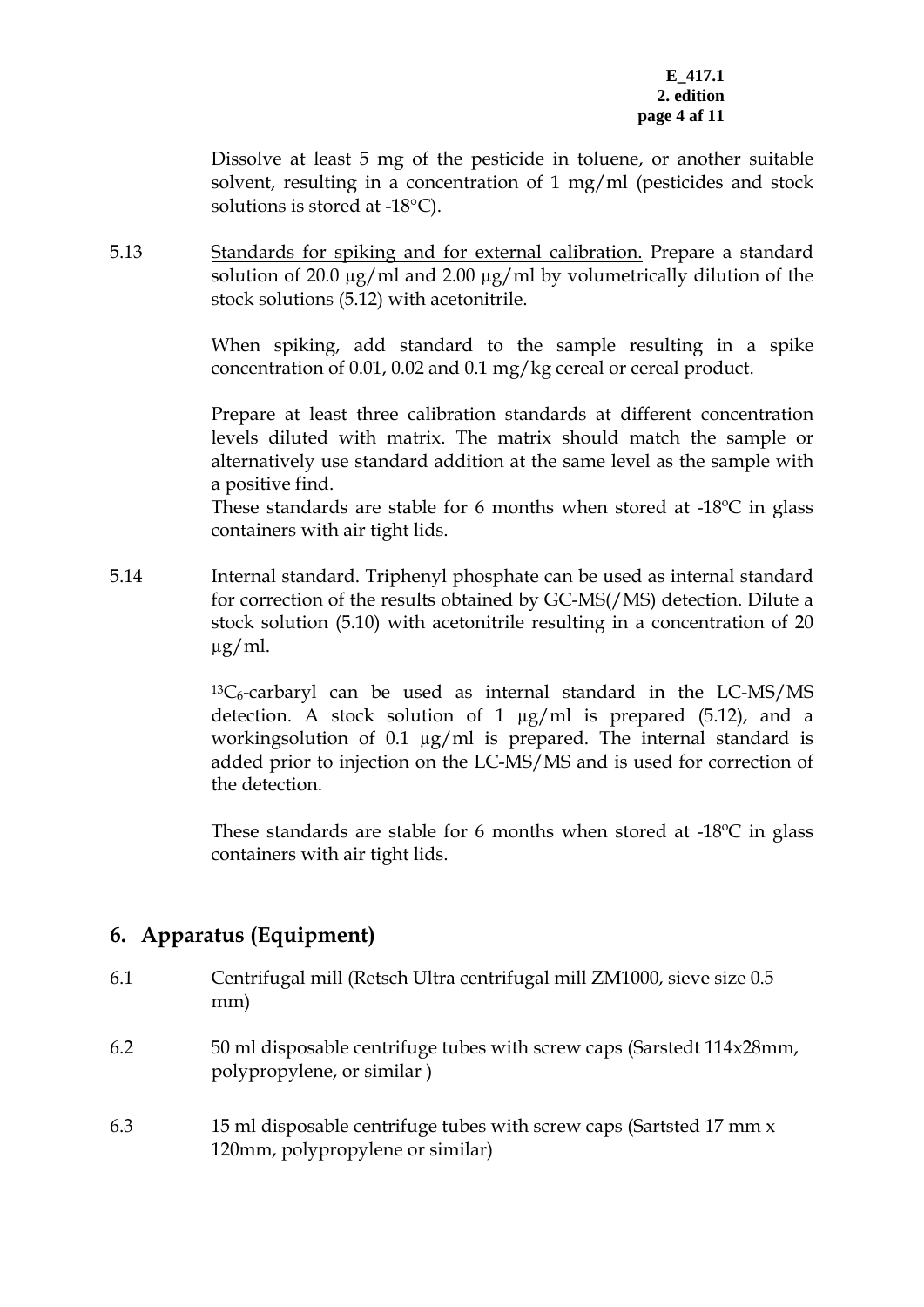- <span id="page-4-0"></span>6.4 Mini uniprep polypropylen filter vials 500µl, Whatman, Cat. No. UN203NPUPP poresize 0.45µm.
- 6.5 Centrifuge. Heraeus Sepatech Megafuge 3.0 R, explosion proofed.
- 6.6 Gas chromatographic equipment: GC-MS detection could be performed by a Finnigan Polaris (iontrap) equipped with temperature-programmable split less injector or similar equipment.

GC-MS/MS detection could be performed by a Waters Quattro Micro GC-MS/MS system.

The LC-MS/MS detection could be performed by a Agilent HPLC coupled with a Micromass Quattro Ultima Triple Quadrupole Instrument or similar instruments.

## **7. Sampling and sample preparation**

Analysis is done in accordance with the latest version of the SANCO document "Method Validation and Quality Control Procedures for Pesticide Residue Analysis in Food and Feed"2.

## **8. Procedure**

8.1 Homogenisation and grinding: The laboratory sample is mixed and 50 g. is homogenised to flour by milling

> *For basic hydrolysis step 8.5-8.7 is followed. Hydrolysis is used to break covalent bonds between acidic pesticides and the matrix.*

8.2 **Quality control analysis:** For every analytical series a spiked sample is always included for the determination of recoveries of the pesticides relevant for the sample/samples to be analysed. If the sample is without content a single determination is performed. Double determinations are typically performed for samples with content. The results obtained for the two double determinations are acceptable if the difference is ≤25%. For recovery tests a maximum of 1.00 ml spiking standard is added.

## 8.2 **Extraction**:

• 5.0 g of sample is weighed into a 50 ml centrifuge tube. Add internal standard if required.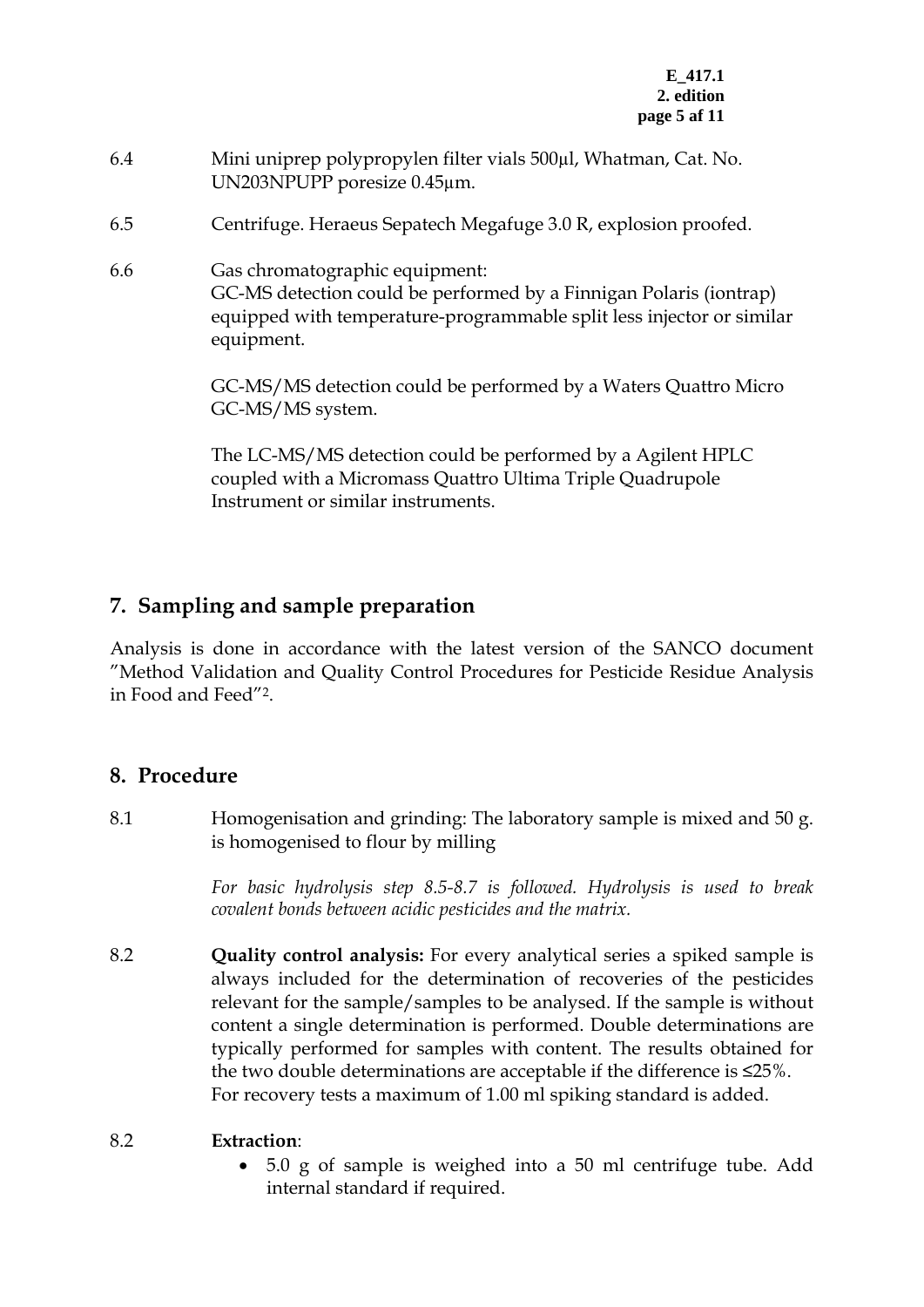- Add 10 ml of cold deionised (demineralised) water, shake vigorously, it is very important that the sample is soaked thoroughly.
- Add 10.0 ml acetonitrile. Close the tube and shake vigorously by hand for 1 min (1st extraction), or by other shaking devices.
- Add a buffer-salt mixture consisting of: 4 g MgSO<sub>4</sub>, 1 g NaCl, 1 g trisodium citrate dihydrate and 0.5 g disodium hyrogencitrate sesquihydrate. Shake for a few seconds after each addition to prevent lumps. Prepacked centrifugation tubes are available on the marked and can be used (5.8).
- Shake the centrifugation tubes vigorously for 1 min. (2nd Extraction with phase separation), or use shaking device.
- Centrifuge (3.4) the sample for 10 min. at 4500 rpm or until the supernatant is clear.
- Analysis of acidic pesticides (without hydrolysis) by LC-MS/MS is to be performed on this crude extract.

## 8.3 **Clean up**

Removal of co-extracted low soluble substances (fat, sugars etc.) (**optional**):

- Transfer an aliquot of 8 ml of the raw acetonitrile extract to a 15 ml. centrifuge tube and store for a minimum of 1 hours (or overnight) in the freezer (-80°C). Before centrifugation for 5. Min. at 5°C 4500 rpm, allow the extracts to become almost liquid.
- Alternatively draw the raw acetonitrile extract into a syringe with a ball of surgical cotton and freeze the whole syringe for 1 hour at -80°C and when the extracts has just thawed press the extract through the cotton.

Good results may be obtained for most matrixes without the freezing-out step (e.g. wheat) however less contaminants are injected in the GC/LC system.

Dispersive SPE with PSA (amino sorbent):

- Transfer 6 ml of cold acetonitrile extract to a PP-disposable centrifugation tube containing 150 mg PSA (25 mg per ml. Extract) and 900 mg MgSO4 (150 mg per ml. Extract). Prepacked tubes may be used (5.9).
- Close the centrifugation tube and shake vigorously for 30 seconds.
- Centrifuge for 5 min. at 4500 rpm (hereafter immediately acidify the extract, pH is adjusted to pH=8.4, see below)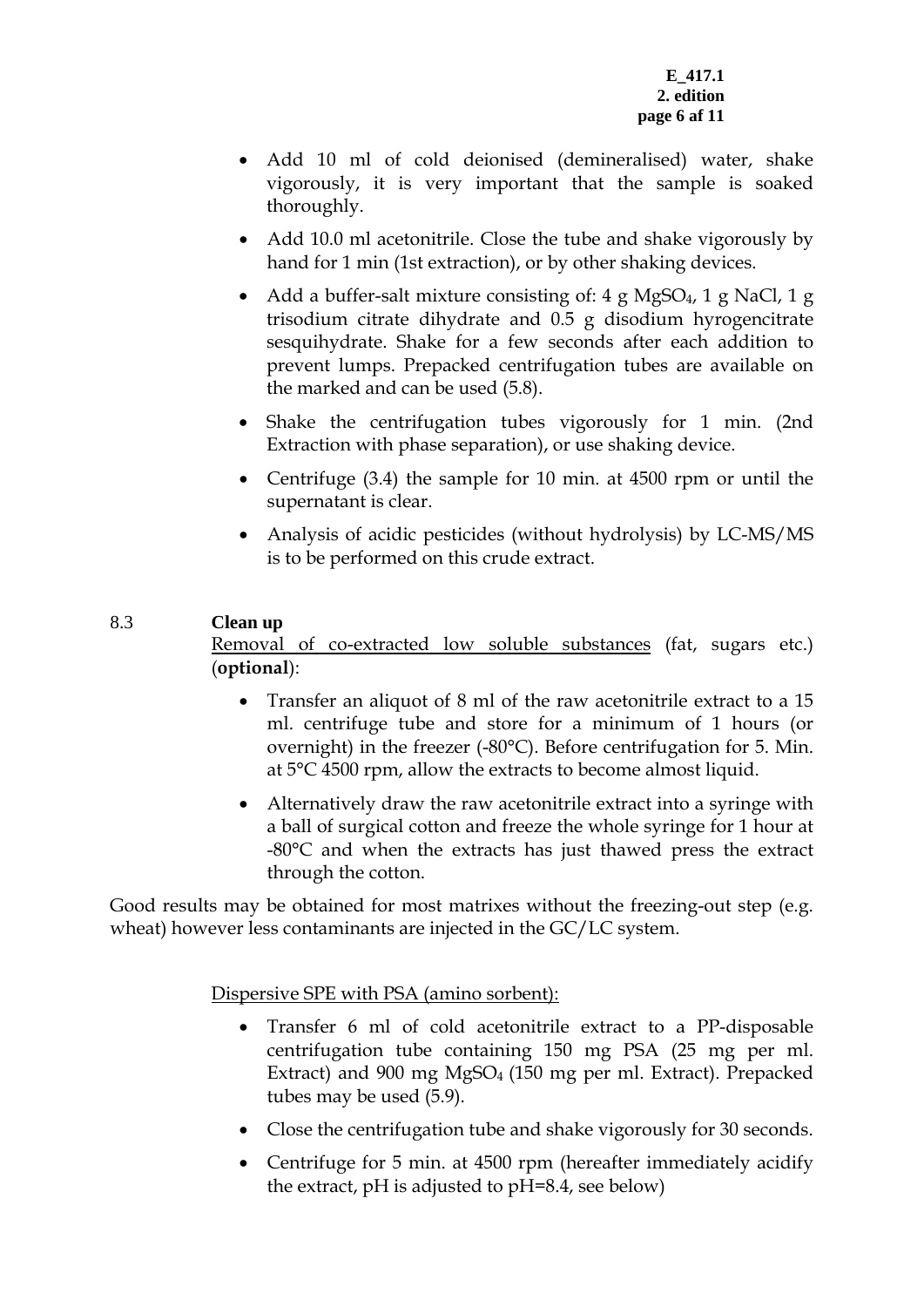#### 8.4 **Extract stabilisation by acidification**

- Transfer an aliquot of 4 ml. of the cleaned-up extract into a 15 ml centrifuge-tube; make sure that no sorbent particles are transferred as well. Slightly acidify the extract by adding 40 μl of 5% formic acid solution in acetonitrile (5.6).
- Dilute the pH-adjusted extract 1:1 with acetonitrile to obtain same matrix concentration as in the calibration standards.
- Transfer the pH-adjusted extract into autosampler vials and analyse by GC-MS, GC-MS/MS or LCMSMS.

## 8.5 **Basic hydrolysis (optional).**

- 5.0 g sample is weighed into a 50 ml. centrifuge tube (internal standard is added if needed).
- 10 ml deiononised/demineralised water and 300µl 5N NaOH solution is added (pH~12). Shake vigorously for 1 min immediately after addition.
- The sample is left to stand for 30 min, however the sample has to be shaken every 10. Min.
- 300 $\mu$ l 5N H<sub>2</sub>SO<sub>4</sub> is added (neutralizes the sample).

## 8.6 **Extraction (basic hydrolysis)**

- Add 10 ml acetonitrile and 100µl intern standard to the sample, shake vigorously for 1 min.
- Add a salt and buffer mixture consisting of  $4 \text{ g MgSO}_4$ ,  $1 \text{ g NaCl}$ ,  $1 \text{ g NaCl}$ g trinatrium citrate dihydrat and 0,5 g dinatrium hyrogencitrate sesquihydrate. Shake shortly after each addition of the salt to avoid lumps. Prepacked centrifugation tubes (5.8) may be used. If MgSO<sub>4</sub> grit is used, be aware that more MgSO<sub>4</sub> (about 1 gram extra) has to be added to remove the excess of water.
- Shake the centrifugation tubes vigorously for 1 min. (2. extraction with phase separation).
- Centrifuge the sample for 10 min. at 4500 rpm.

## 8.7 **Clean-up (basic hydrolysis)**

• Transfer 8 ml of the crude extract to a 15 ml centrifuge tube and store in -80°C freezer for at least 1 hour, or store in freezer overnight. Hereafter centrifuge at 5°C, the supernatant is transferred in a 15 ml centrifuge tube.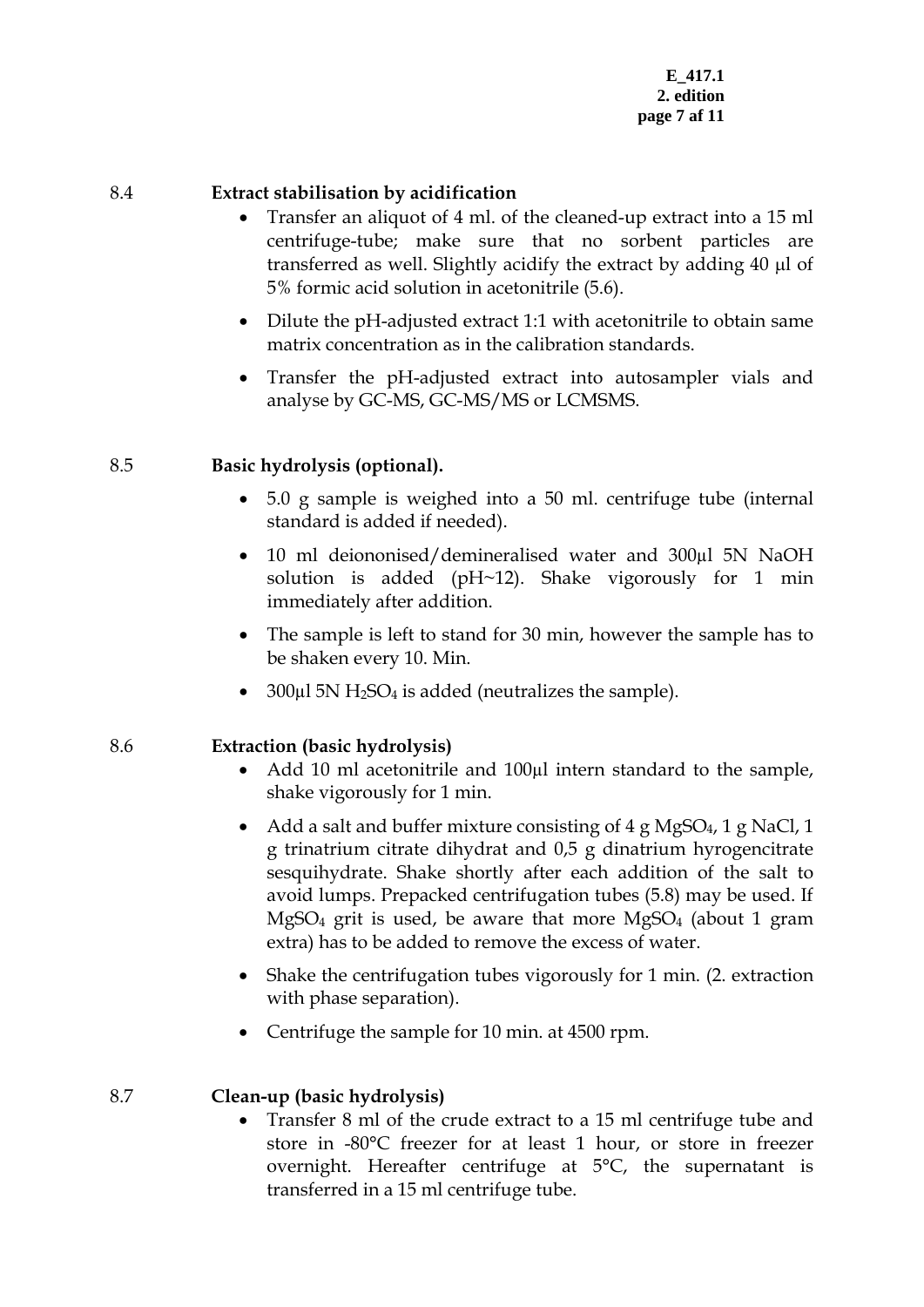- The extract is diluted 1:1 with acetonitrile to obtain the same concentration of matrix in the sample as in the calibration standards.
- 400µl diluted extract is transferred to HPLC-plastic vials with build-in polypropylene filters (6.4). For each 400 µl sample or standards, 40  $\mu$ l of internal standard (0.1  $\mu$ g/ml) is added to the vials before filtration. Hereafter analysis of the extract on LC-MS/MS.

## 8.8 **Gas chromatographic determination**

The samples, including the quality control samples, are analysed by GC-MS, GC-MS/MS and/or LC-MS/MS. Quantification is based on two calibration curves (standards analysed before and after the samples). The curves are base on 3-5 matrix matched standard solutions, covering the relevant concentration range.

Matrix-matched standards are prepared by adding a representative matrix gained by the same extraction method and cleanup procedure as for the sample(s).

If the content of a sample is not within the range of the calibration curves the content of the sample can not be quantified. Samples with contents lower than the concentrations covered by the calibration curve are reanalysed with another set of calibration standards of lower concentration. Samples with contents higher than the concentrations higher than the concentrations covered by the calibration curve are diluted to an appropriate concentration and reanalysed.

*Performance characteristics for GC-MS (iontrap), Injection volume*: 8 µl, PTV split injection Temperatures:

- Injector: Base temp. 80°C. Evaporation temp. 81°C, 4°C/sekund til 280°C i 1 min.
- Column: DB5-MS (30mx0.25 mmID., film thickness 0.025µm), RESTEK (Rxi®-5ms, 30 m., 0.25 mmID, 0.25 µm df) or another type suited for the purpose.

Column temp: 2.5 min at 60 $^{\circ}$ C, 30 $^{\circ}$ C /min to 180 $^{\circ}$ C, 5 $^{\circ}$ C /min to 280 $^{\circ}$  for 5 min, 40°C/min to 300 for 6 min.

Ion Source: 250°C

Transfer line: 280°C

MS scanning in EI-mode from 50-400 amu.

The compounds validated by GC-MS are presented in Appendix 1.

Example of performance characteristics for GC-MS/MS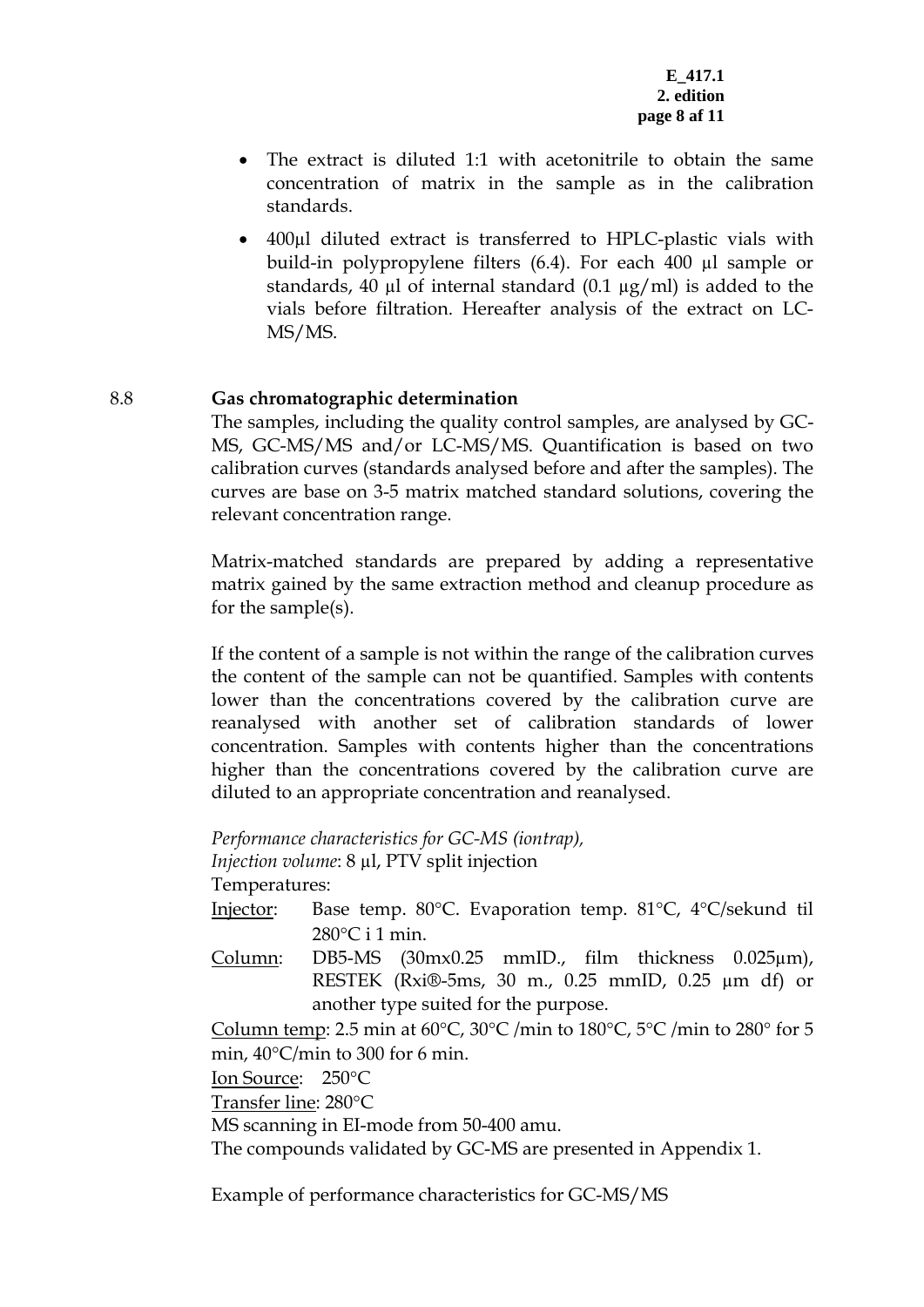#### **E\_417.1 2. edition page 9 af 11**

<span id="page-8-0"></span>

| Column:                        | Injection volume: $8 \mu l$<br>Restek Rxi-5ms 30 meter, 0.25 mm ID, 0.25 µm coating (or<br>similar). |                   |                                                       |  |
|--------------------------------|------------------------------------------------------------------------------------------------------|-------------------|-------------------------------------------------------|--|
| Electron energy:               |                                                                                                      | 70 eV             |                                                       |  |
|                                |                                                                                                      | $180^{\circ}$ C   |                                                       |  |
| Source temp:<br>Transfer line: |                                                                                                      | $250^{\circ}$ C   |                                                       |  |
| Interface:                     |                                                                                                      | $250^{\circ}$ C   |                                                       |  |
|                                |                                                                                                      |                   |                                                       |  |
|                                | Injection volume: 10 µl                                                                              |                   | Example of performance characteristics for LC-MS/MS:  |  |
| Column:                        |                                                                                                      |                   |                                                       |  |
| HPLC:                          | Genesis $C_{18}$ column or another suited column<br>Injection volume 10 µl                           |                   |                                                       |  |
|                                | Flow $0.30$ ml/min                                                                                   |                   |                                                       |  |
|                                | Gradient:                                                                                            |                   |                                                       |  |
|                                | Time                                                                                                 | Eluent A Eluent B |                                                       |  |
|                                | $0.0\,$                                                                                              | 100               | $\theta$                                              |  |
|                                | 2.0                                                                                                  | 50                | 50                                                    |  |
|                                | 20                                                                                                   | $\overline{0}$    | 100                                                   |  |
|                                | 24                                                                                                   | $\overline{0}$    | 100                                                   |  |
|                                | 25.1                                                                                                 | 100               | $\theta$                                              |  |
|                                | 30                                                                                                   | 100               | $\theta$                                              |  |
| MS/MS:                         |                                                                                                      |                   | Electro spray in positive mode $(ESI+)$               |  |
|                                | Capillary                                                                                            |                   | 1.00                                                  |  |
|                                | Cone voltage                                                                                         |                   | varies for different pesticides                       |  |
|                                | Source temperature                                                                                   |                   | $120^{\circ}$ C                                       |  |
|                                | Desolvation temperature 350°C<br>Cone gas flow<br>Desolvation gas flow 550 l/h                       |                   |                                                       |  |
|                                |                                                                                                      |                   | 501/h                                                 |  |
|                                |                                                                                                      |                   |                                                       |  |
|                                |                                                                                                      |                   | Collision energy (CE) varies for different pesticides |  |
|                                | Pirani pressure                                                                                      |                   | $1.7e-3$ mbar                                         |  |
| LM resolution $1$ ; 2:         |                                                                                                      |                   | 13.5                                                  |  |
|                                | HM resolution 1; 2:                                                                                  |                   | 13.5                                                  |  |
|                                | Ion Energy 1:                                                                                        |                   | 0.5                                                   |  |
|                                | Ion Energy 2:                                                                                        |                   | 2.0                                                   |  |
|                                | Multiplier                                                                                           |                   | 650                                                   |  |
|                                | <b>SPAN</b>                                                                                          |                   | 0.1                                                   |  |
|                                |                                                                                                      |                   | Internal standard for quantification (13C6-carbaryl). |  |

## **9. Screening for pesticides and calculation of contents**

Screening for the content of pesticide residues is performed on the basis of retention times.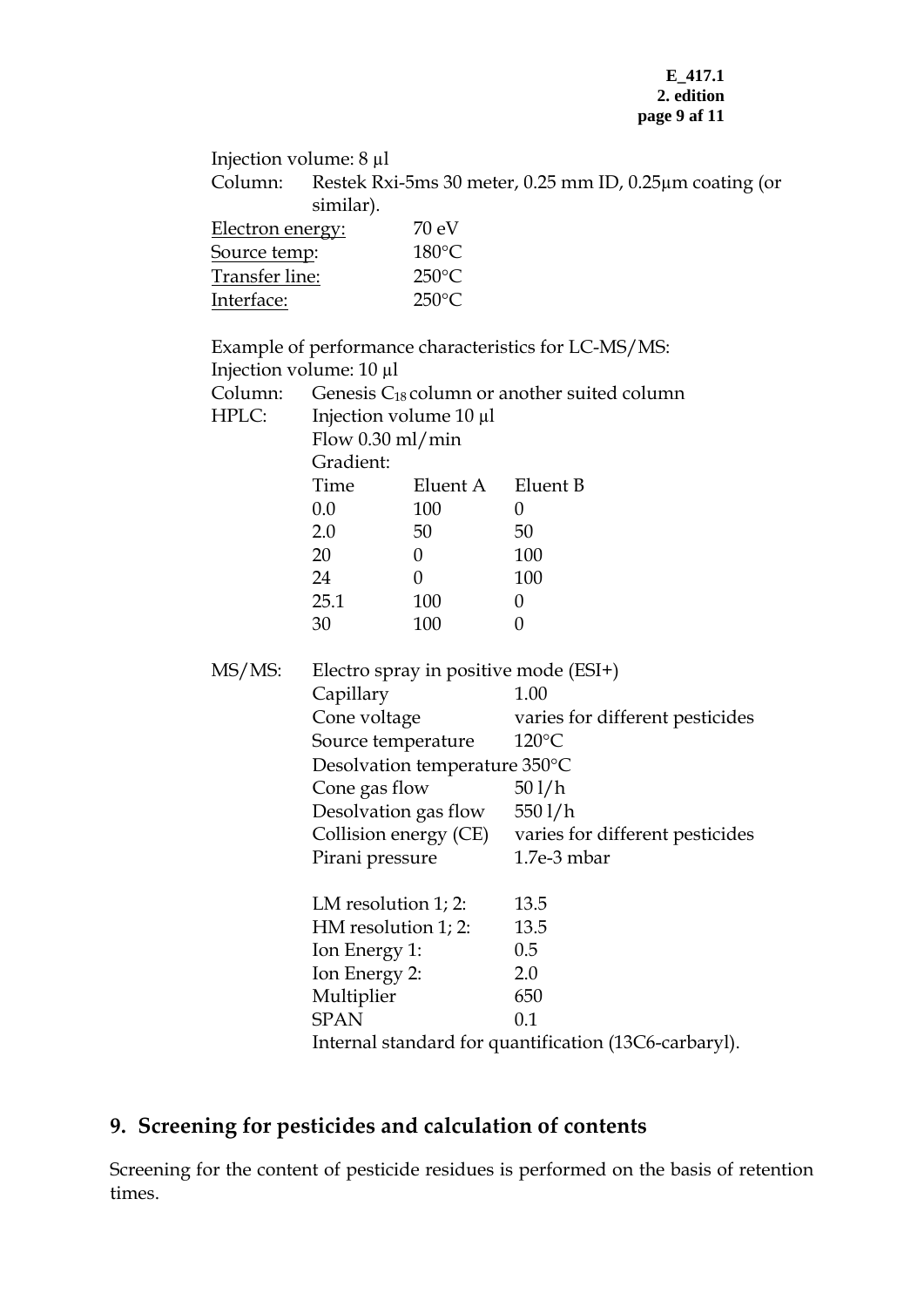#### **E\_417.1 2. edition page 10 af 11**

The concentration of a pesticide in a sample is calculated on the basis of the standard calibration curve. The formula for the regression line is defined by  $y = \alpha x + \beta$ , where  $\alpha$ is the slope of the line and  $\beta$  is the intercept with the y-axis. The calibration curve is drawn up by the relative responses obtained when analysing the standards in relation to the internal standard (RP/RIP) as a function of the standard concentration S (Table 1).

The content in the sample extract is calculated on the basis of the formula for the calibration curve:

$$
K(\mu g / ml) = \frac{(RS / RIS) - b}{a}
$$

The content of a sample (the cereal) can hereafter be calculated by:

$$
Content(mg/kg)(C) = \frac{K \cdot V1}{G} = \frac{K\mu g/ml \cdot 10ml}{5g}
$$

| Concentration in cereals                | C          | $\mu$ g/g (calculated) |
|-----------------------------------------|------------|------------------------|
| Concentration in sample<br>extract      | K          | $\mu$ g/ml             |
| Sample size                             | G          | $5.00$ g               |
| Volume of extraction solvent            | V1         | $10.0$ ml              |
|                                         |            |                        |
| PARAMETERS:                             | STANDARD:  | <b>SAMPLE:</b>         |
| Pesticide concentration                 | S          | $\subset$              |
| GC or LC-response pesticide             | <b>RS</b>  | <b>RP</b>              |
| GC or LC-response, internal<br>standard | <b>RIS</b> | <b>RIP</b>             |

#### **Table 1 The calculation parameters for the method, symbols and values**

#### **Quality criteria**

For positive identification of a pesticide by GC-MS it is required that the retention time and mass spectrum for sample and standard coincide. For positive identification by GC-MS/MS and LC-MS/MS it is required that the retention time of two ion transitions (quantifier and qualifier ions) coincide with that of the standard. The relative retention time of the analyte should for GC correspond to that of the calibration solution with a tolerance of  $\pm 0.5$ %. This has been found to be achievable for most analytes for a matrix like wheat, whereas for a matrix like rice larger